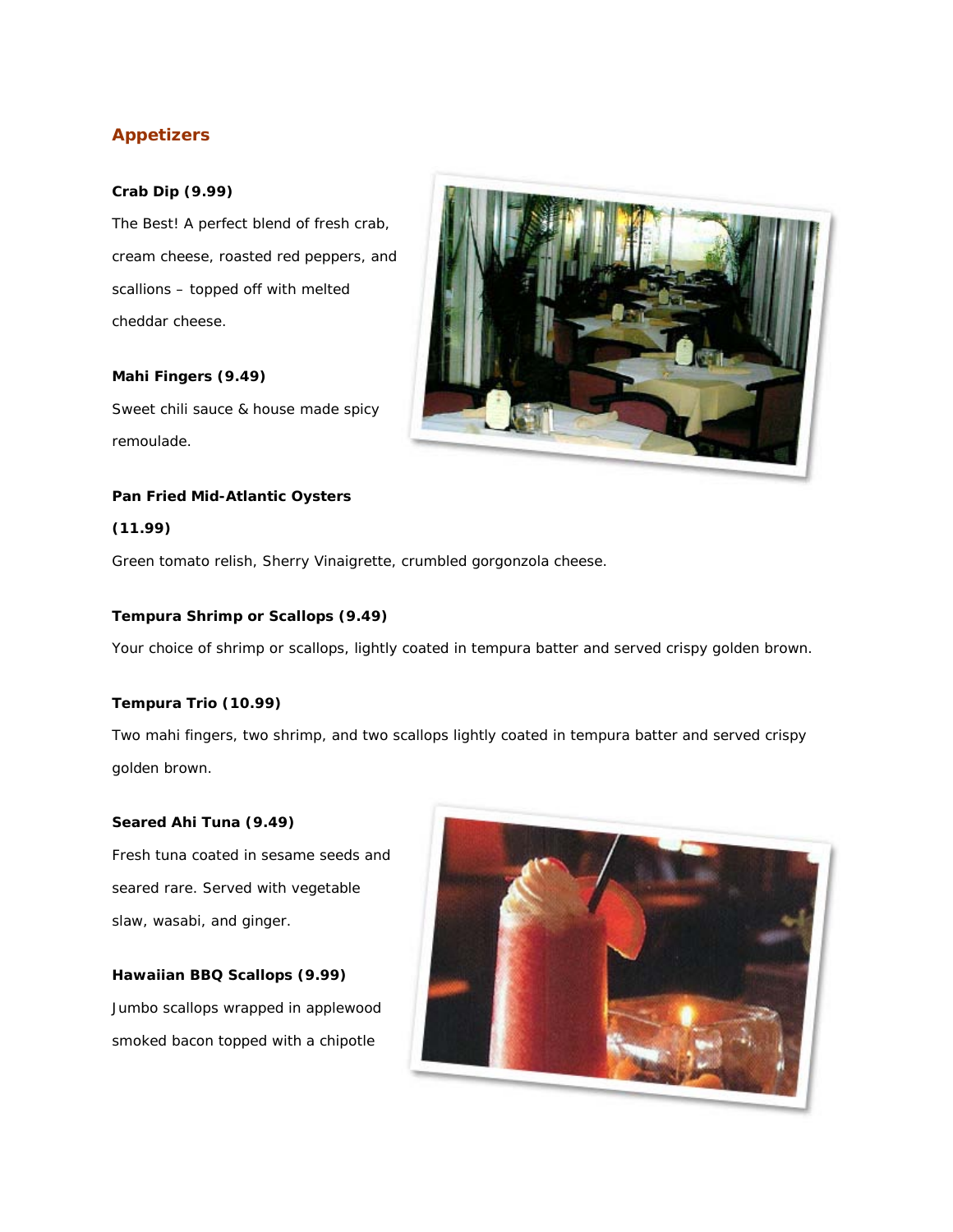BBQ sauce. Served with fresh pineapple.

#### **Caribbean Chicken Quesadilla (9.49)**

Grilled quesadilla stuffed with chicken, grilled onions and peppers, jack & cheddar cheeses. Served with sour cream and salsa.

#### **Thai Style Seafood Hot Pot (11.99)**

Sea scallops, shrimp, littleneck clams, shitake mushrooms, noodles, coconut broth.

#### **Asian Chicken Lettuce Wrap (8.99)**

Stir-fried chicken and Asian vegetables, sweet chili dipping sauce, bibb lettuce.

## **Baked Brie and Fruit (10.99)**

Warm brie topped with a raspberry glaze and toasted walnuts, served with French bread and fresh fruit.

#### **Wings (8.49)**

Traditional Buffalo, Sweet Asian Sesame, or BBQ. Served with Bleu cheese and celery.

#### **French Onion Soup (7.49)**

Made with five onions and topped with provolone, swiss and Parmigiano Reggiano.

#### **Oysters Rockefeller (5) (9.99)**

Spinach, Parmesan cheese, Pernod, and bread crumbs.

#### **Iced Mid-Atlantic oysters on the half shell (1/2 dozen…6.99 dozen…12.99)**

Served with house made cocktail sauce, horseradish and a cider mignonette. 1/2 dozen…6.99 dozen…12.99

## **Steamed Jumbo Shrimp (1/2 lb…8.99 1 Lb…16.99)**

Seasoned with Old Bay. Served with house made cocktail sauce. 1/2 lb…8.99 1 Lb…16.99

#### **Steamed Little Neck Clams (8.99)**

One dozen sweet & tender clams served with melted butter.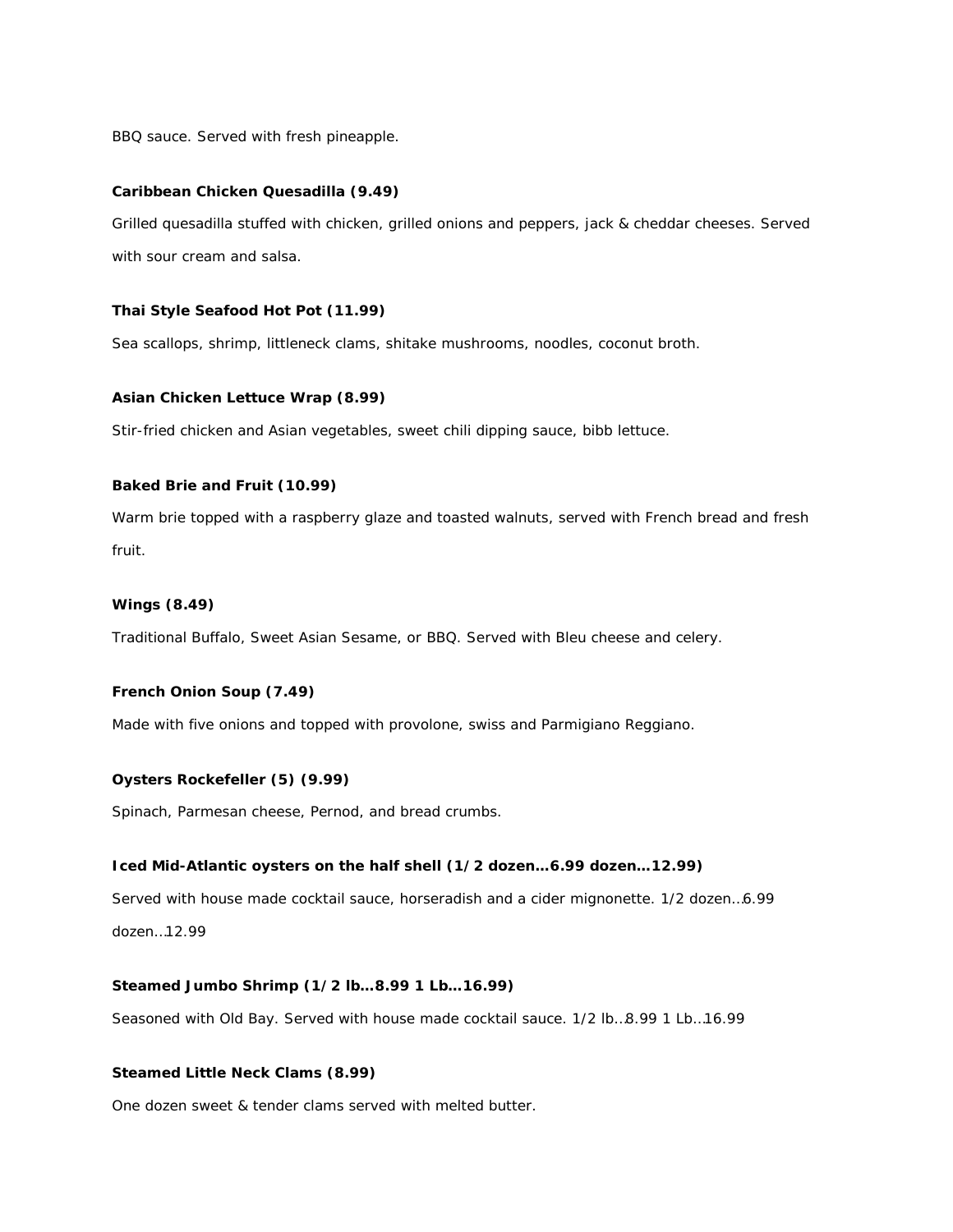# **Salads**

*Add Grilled Chicken to Any Salad for \$4.99 Add Grilled Tuna or Mahi to Any Salad for \$5.99*

#### **Sunset Salad (6.99)**

A bed of mixed greens, red onion, tomatoes, pine nuts, crumbled bleu cheese and maple raspberry vinaigrette.

#### **Brown Derby Cobb Salad (10.99)**

An all-time favorite. Mixed greens topped with turkey, bacon, hard boiled eggs, tomatoes, avocados, cheddar cheese and crumble Bleu cheese.

#### **Greek Salad (8.99)**

Mixed greens, roasted peppers, pepperoncini, cucumbers, tomatoes, red onion, feta cheese, kalamato olives and a lemon-oregano vinaigrette.

## **Buddy's Signature Steak Salad (13.99)**

6 oz Grilled beef tenderloin, crisp iceburg & romaine lettuce, radicchio, sweet roasted tomatoes, crispy onions, gorgonzola vinaigrette.

## **Creole Blue Crab & Shrimp Salad (13.99)**

Colossal blue crab lumps, sweet shrimp, Hass avocado, vine-ripened tomato, cucumber, mixed greens, and lemon

#### **Spinach Salad (8.99)**

Baby spinach, chopped eggs, applewood smoked bacon, tomatoes, radishes, mushrooms and warm shallot-bacon vinaigrette. Add chicken or Tuna. \$4.50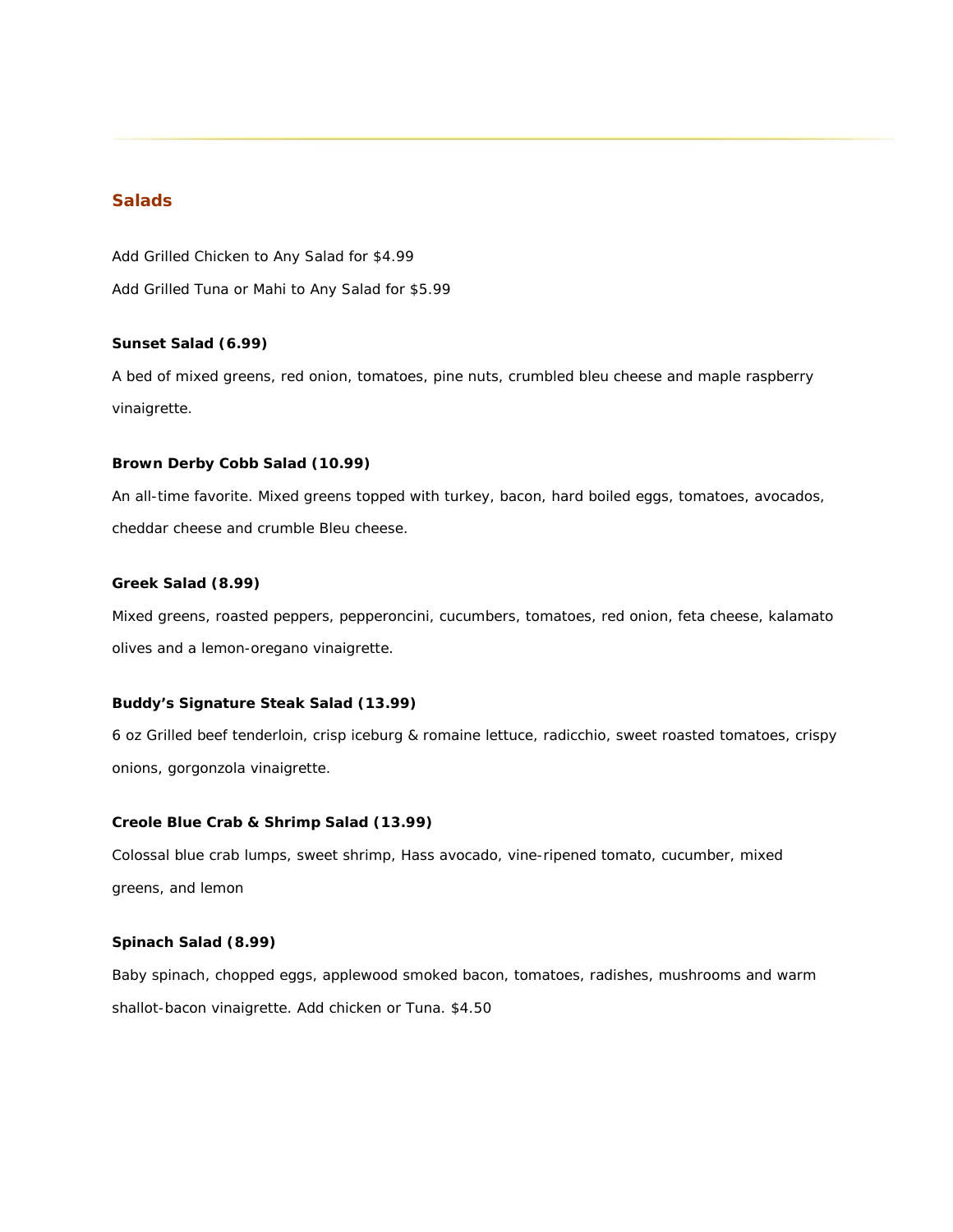## **Caesar Salad (7.49)**

Hearts of Romaine, shaved Parmesan Reggiano, homemade garlic croutons and a creamy Caesar dressing

## **Sandwiches**

*All sandwiches served with choice of french fries, coleslaw, rice and beans, or chorizo baked beans. Lettuce, onion, and tomato served upon request. \*Seasonal fresh fruit add \$1.50\**

#### **Crab Cake Sandwich (11.99)**

House specialty. Made with jumbo lump crabmeat served on a soft potato roll.

## **Sunset Burger (8.49)**

8 oz. fresh Angus Beef cooked to order and served on a toasted corn dusted roll. Add cheese \$0.75

## **Hickory Burger (9.79)**

Our Sunset burger topped with applewood-smoked bacon, chipotle BBQ sauce, caramelized onions, and grated sharp cheddar cheese.

## **Soft Crab (12.99)**

The Best on the Beach! Two tempura battered soft shells served crisp and golden brown on a corn dusted roll.

## **Filet Mignon Sandwich (13.99)**

Grilled & sliced beef tenderloin, grilled Portobello mushrooms, melted Swiss, horseradish mustard sauce on a freshly baked baguette.

# **Key West (8.99)**

Thinly sliced pastrami or smoked turkey, melted provolone, coleslaw and 1000 island dressing. Served grilled on rye bread.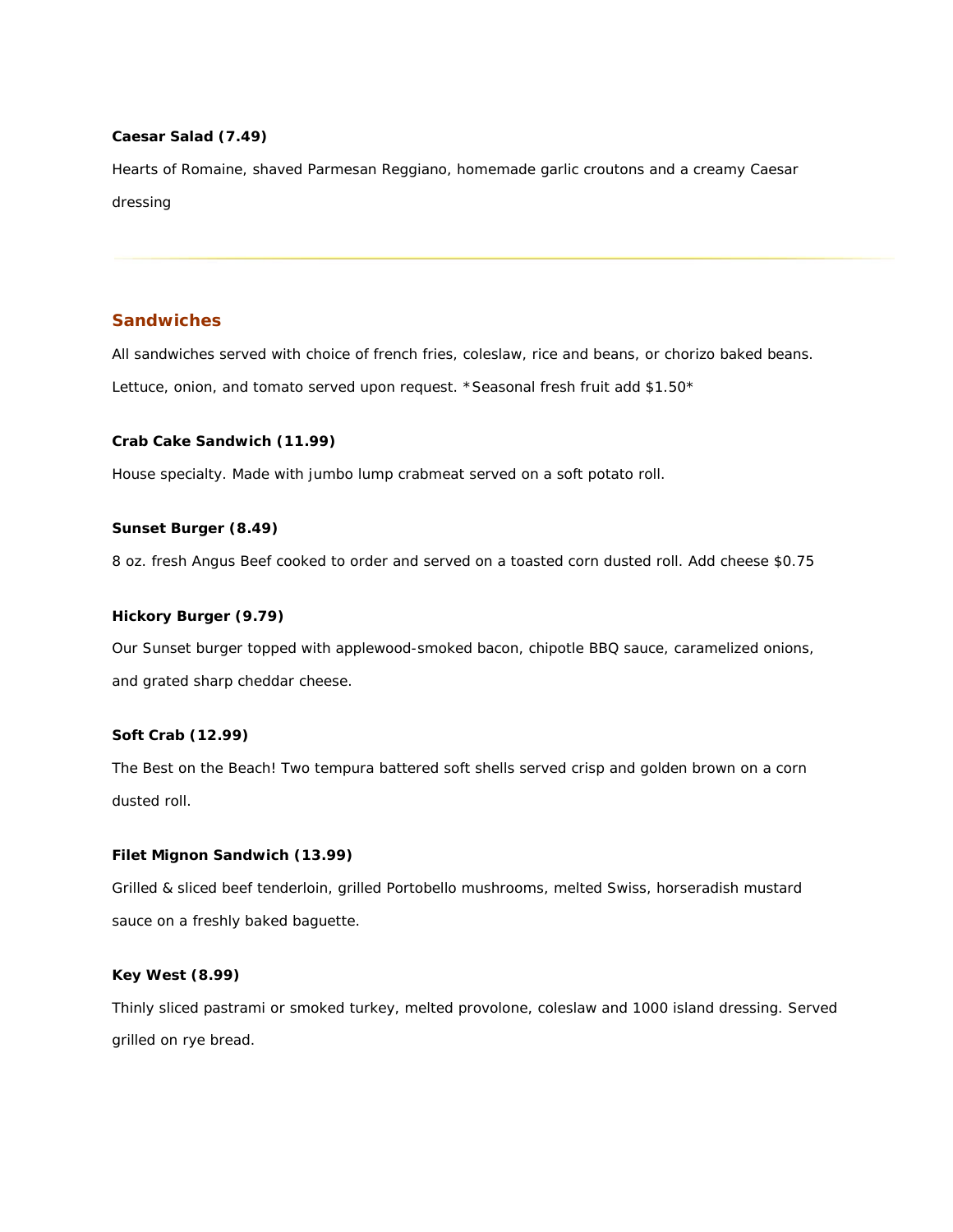## **Fresh Fish Sandwhich (9.49)**

Your choice. Grilled, blackened, fried or teriyaki.

#### **Char Grilled Hawaiian Chicken (8.99)**

Flavored in a pineapple and soy marinade and served on a toasted roll with lettuce, tomato, onion and a pineapple ring.

## **Grilled Turkey and Avocado Club (8.99)**

Sliced smoked turkey with avocado, applewood smoked bacon, tomato, melted provolone and herb mayonnaise. Served on your choice of bread.

#### **El's Jumbo California Shrimp Salad Wrap (9.49)**

Gulf shrimp, avocado, roasted red pepper, onions, celery, Old Bay, fresh dill, lettuce, tomato in a sundried tomato tortilla.

# **Entrees**

Served after 4 pm.

*All entrees are served with your choice of two sides (except Seafood Alfredo). Add a small dinner salad for \$3.50*

## **Crab Cakes (27.00)**

A pair of our house special jumbo lump crab cakes.

## **Tempura Fried Lobster Tails (30.00)**

Two 5 oz. tempura coated lobster tails fried to a golden crisp. Served with an Asian Dipping Sauce.

#### **Broiled Lobster Tails (30.00)**

Two 5 oz. cold water tails broiled and served with drawn butter. Top with Crab Imperial. \$7.00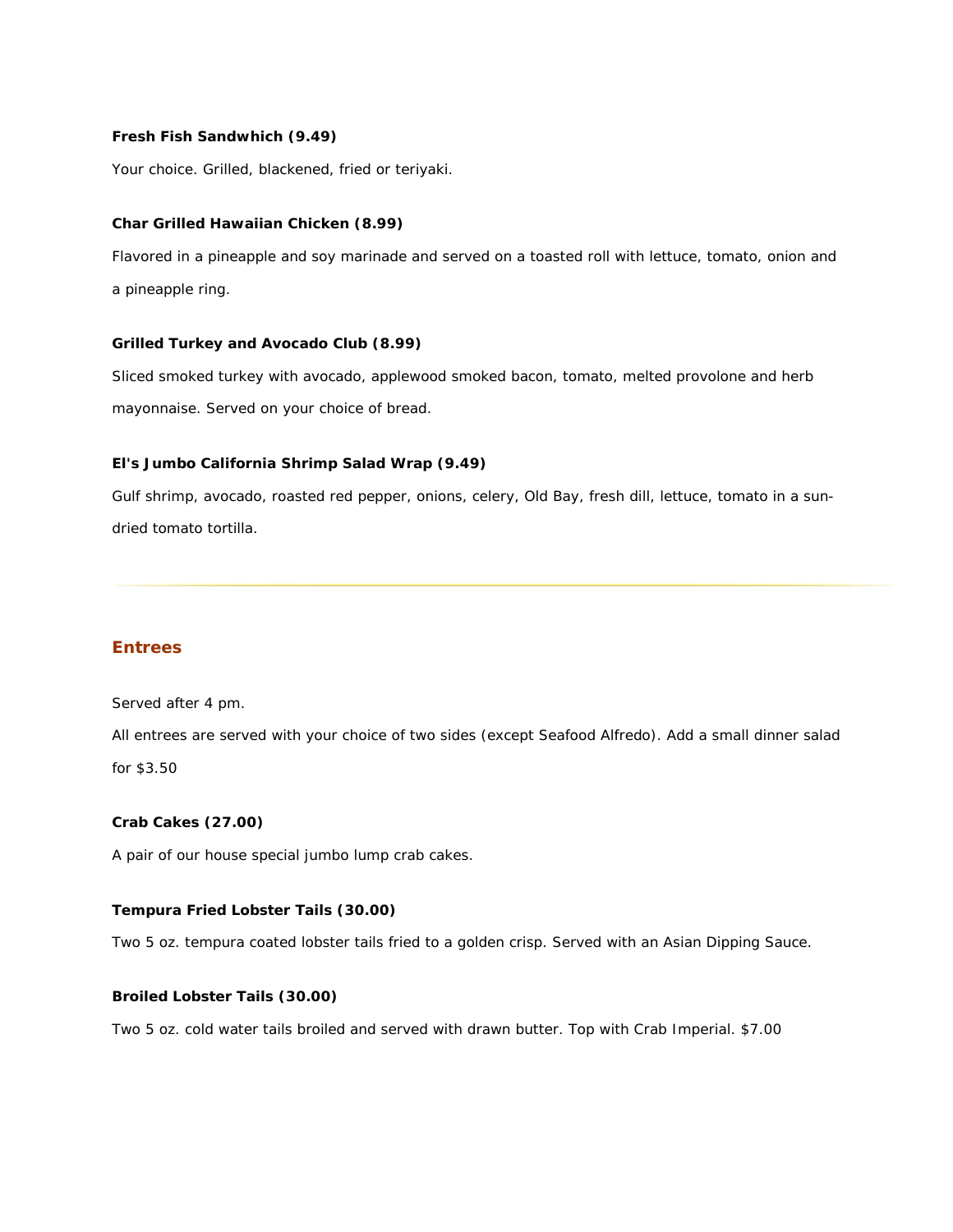## **New York Strip Steak (29.00)**

A tender 12 oz., center cut, Certified Angus Beef Strip Steak.

## **Filet Mignon (29.00)**

A tender 8 oz. center cut, Certified Angus Beef filet. Top with Bleu cheese & port wine sauce \$4.00

#### **Sunset Trio (38.00)**

Petite filet, Crab Cake and a broiled or tempura fried 5 oz. Lobster Tail.

#### **Chicken Chesapeake (24.00)**

Pan seared chicken breast topped with ham, jumbo lump crab meat, spinach, provolone cheese and a whole grain mustard cream sauce.

#### **Bleu Cheese Encrusted Pork Tenderloin Medallions (24.00)**

With a sun-dried cranberry-port wine sauce.

#### **Stuffed Frenched Pork Chop (25.00)**

Dried Cranberry, Apple, and Cornbread Stuffing, herb jus.

#### **Crab Imperial (27.00)**

An all-time Chesapeake Bay favorite. Made with all jumbo lump crab meat and served with a Dijon glaze.

#### **Sesame Crusted Tuna Mignon (27.00)**

Pan seared and served with toasted sesame sauce (best prepared medium-rare).

#### **Seafood Alfredo (26.00)**

Gulf shrimp, sea scallops, and jumbo lump crab in a Parmesan/Romano cream sauce over bowtie pasta.

# **Sides**

Seasonal vegetable, black beans & rice, homemade coleslaw, french fries, baked potato or twice baked potato casserole (add 1.95)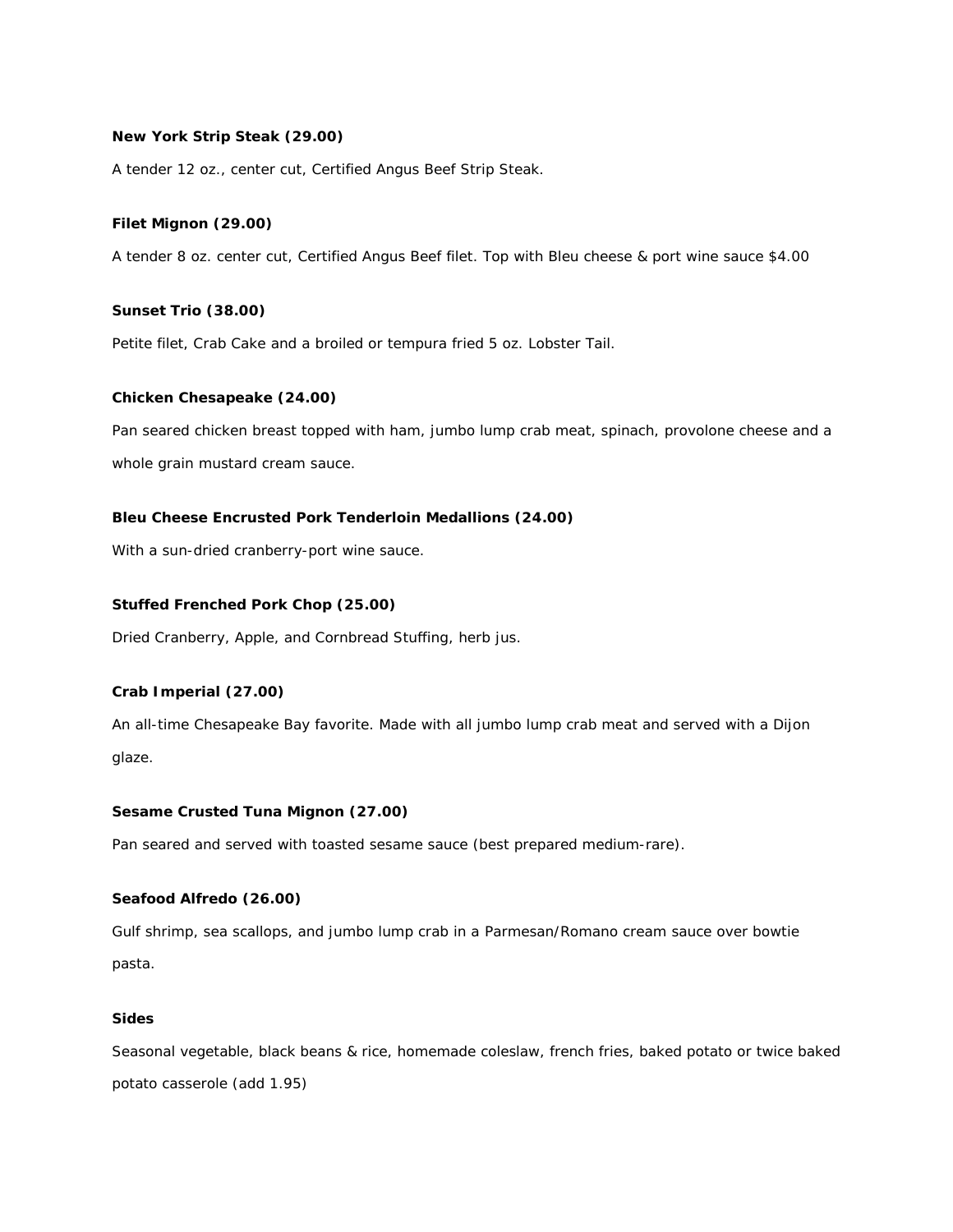## **Sunset Cocktails**

## **Get Lucky (\$8.00)**

Jameson's Irish whiskey, lemon juice, lime, simple syrup, fresh squeezed o.j.

#### **Hawaiian Sunset (\$8.00)**

Skyy pineapple vodka, Fresh squeezed o.j., Patron Citronge, grenadine

#### **Cactus (\$9.00)**

Don Eduardo Silver tequila, Patron Citronge fresh squeezed o.j., simple syrup, POM juice, lime

#### **Special Craft Bottles (22 oz)**

Allagash White, Coney Island Lager

#### **Draft Beer**

Bud Light, Land Shark, Hoegaarden, Bass Ale, Stella Artois, Primal Pale Ale, Harpoon IPA, Anchor Steam, Miller Lite, Guinness, Harp, Sam Adams Summer, Newcastle

#### **Orange Crush (\$6.50)**

Orange vodka, Triple Sec, fresh squeezed o.j., Sierra Mist

## **Pama-Limonade (\$7.00)**

Seagram's Citrus rum, Triple Sec, simple syrup, fresh mint, squeezed lemon, splash of POM juice

## **Beer**

Budweiser, Bud Light, Michelob Ultra, Natural Light, Bud Light Lime, Coors Light, Miller Lite, Yuengling, Corona, Corona Lt, Amstel Light, Heineken, Heineken Light, Red Stripe

## **Pain Killer (\$6.75)**

Bacardi Select rum, Malibu Coconut rum, pineapple, o.j., pina colada mix, topped with nutmeg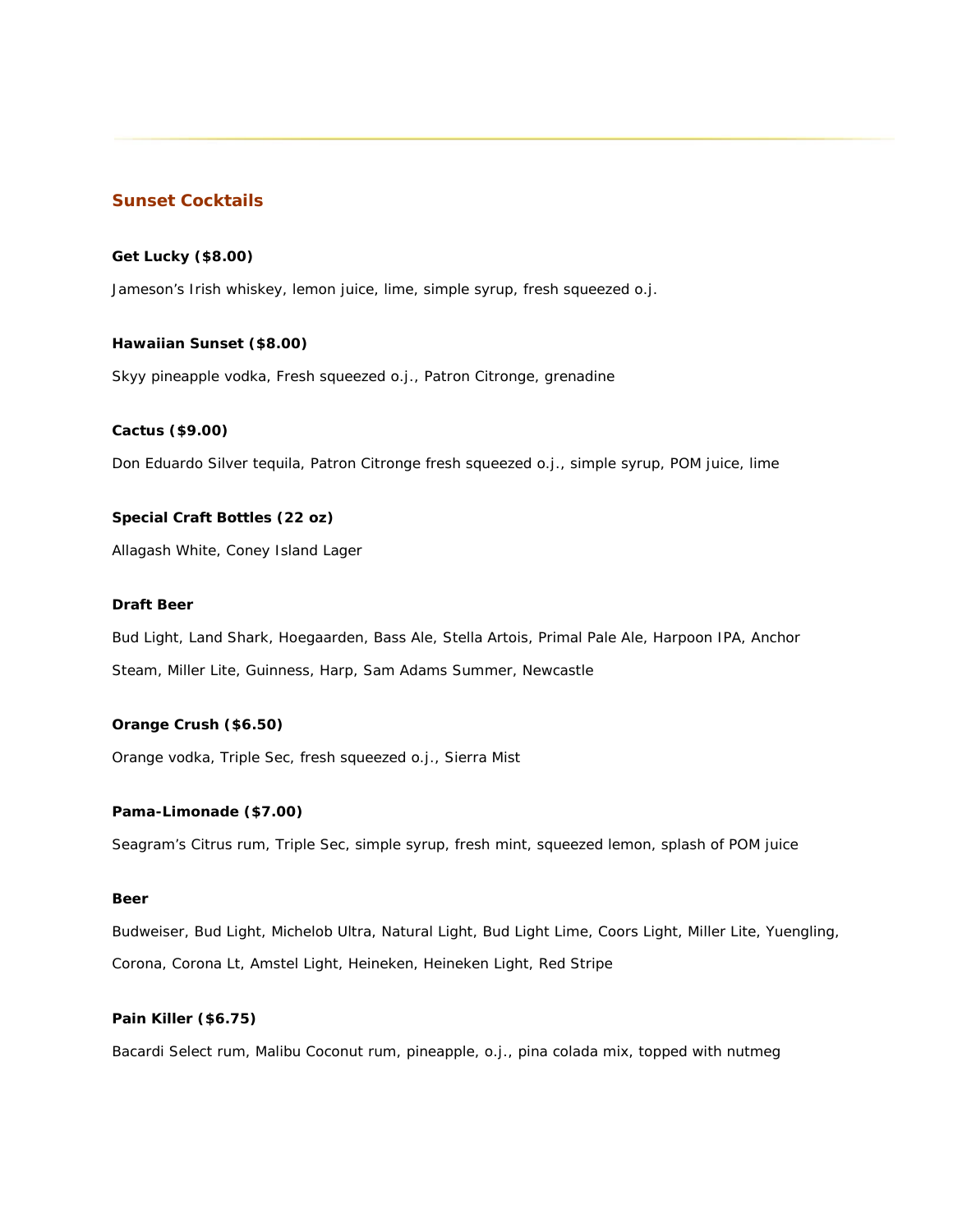## **Brittany's Famous Iced Tea (\$6.50)**

Firefly Sweet Tea vodka, fresh squeezed lemonade, simple syrup

## **Mojito (\$7.00)**

Don Q Cristal rum, simple syrup, fresh mint, lime. Served over crushed ice and garnished with mint and powdered sugar

## **Sangria (\$6.50)**

A blend of red wine & fresh fruit puree. DELICIOUS!

#### **Sunset Lemonade (\$7.00)**

Alchemia Ginger vodka, ginger beer, fresh lemon juice

#### **Big Ginger (\$6.50)**

Jameson's Irish whiskey, ginger ale, lemon, lime

#### **Pirates Punch (\$8.00)**

Seagram's Brazilian Rum, Pirates Choice Molasses Reef rum, blood orange bitters, o.j., pineapple, sour mix, grenadine

## **Wild Berry Mojito (\$8.00)**

Don Q Cristal rum, raspberry puree, fresh mint, lime. Served over crushed ice and garnished with mint and powdered sugar

# **Other** Smirnoff Ice, Buckler, O'Doul's

#### **Summer Peach (\$6.25)**

Absolut Peach vodka, iced tea, simple syrup

## **Citrus Grove (\$8.00)**

Skyy Raspberry vodka, Limoncello, orgeat syrup, lemonade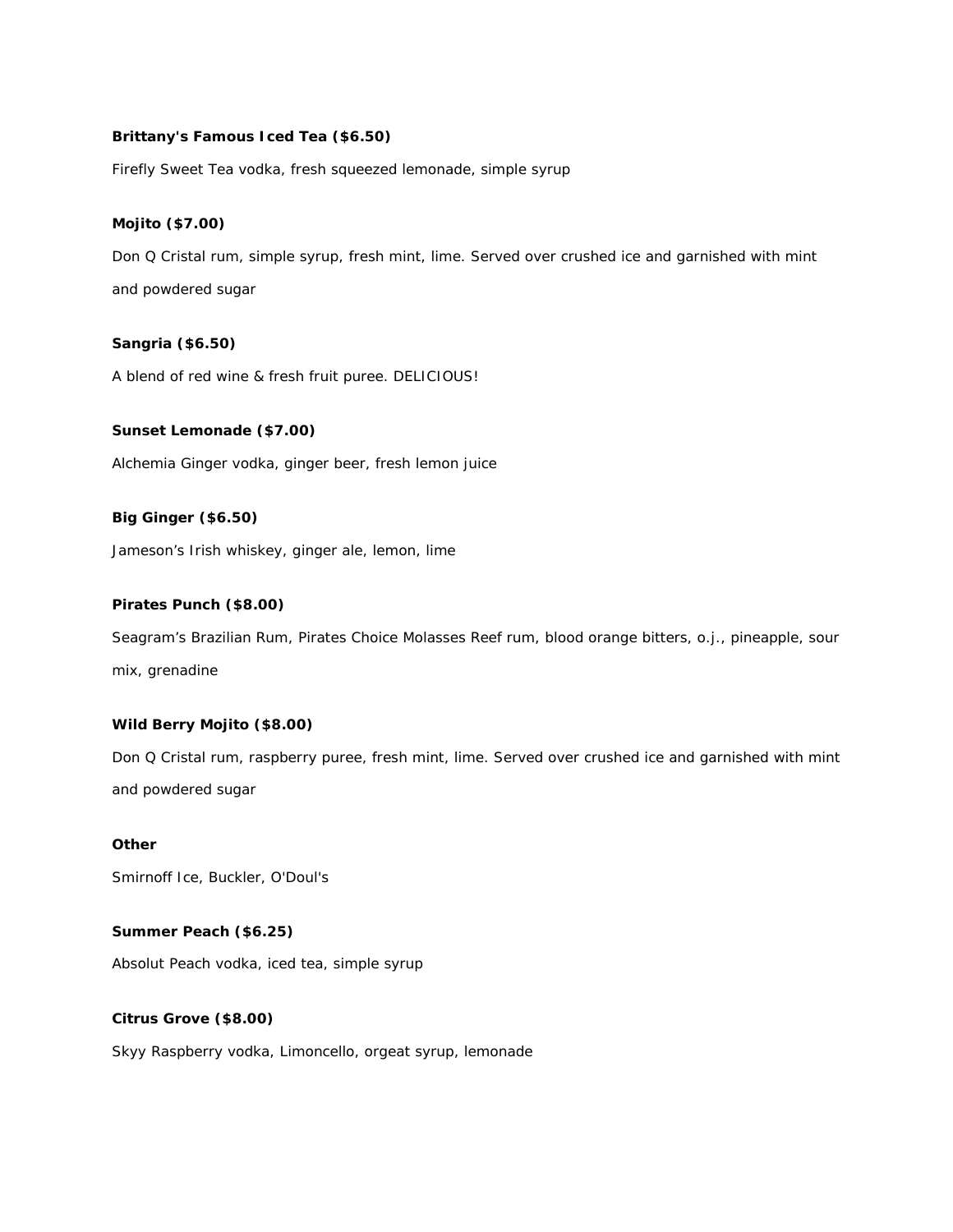## **Ruby Red Crush (\$7.00)**

Absolut Ruby Red vodka, Triple Sec, fresh squeezed grapefruit, Sierra Mist, cranberry

## **Dockside Martinis**

#### **Chocolate Martini (\$10)**

Alchemia Chocolate vodka, Godiva Dark, Godiva White, Dark Crème De Cacao, cream

#### **Dirty Queen (\$9.25)**

Elegantly made with Snow Queen vodka, Martini & Rossi Dry Vermouth, olive juice

#### **Caramel Candy (\$9.25)**

Absolut vodka, Butterscotch Schnapps, Dooleys

#### **Sunset Beach (\$12.00)**

Grey Goose vodka, Bacardi Peach rum, peach puree, cranberry

# **Sunset Cosmopolitan (\$12)**

Grey Goose L'Orange vodka, Grand Marnier, cranberry, lime

## **Pomegranite (\$9.25)**

Skyy Citrus vodka, Smirnoff Pomegranate vodka, Patron Citronge, simple syrup, fresh POM juice

## **Blue Cosmopolitan (\$9.25)**

Don Eduardo 100% de Agave tequila, Patron Citronge, lime & a splash of Blue Curacao

#### **Chocolate Mocha (\$10)**

Three Olives Triple Shot Espresso vodka, Three Olives Chocolate vodka, Godiva, Starbucks Cream

#### **Golden Margarita (\$10)**

Patron Reposada tequila, Patron Citronge, Luna Orange, fresh lemon, lime, orange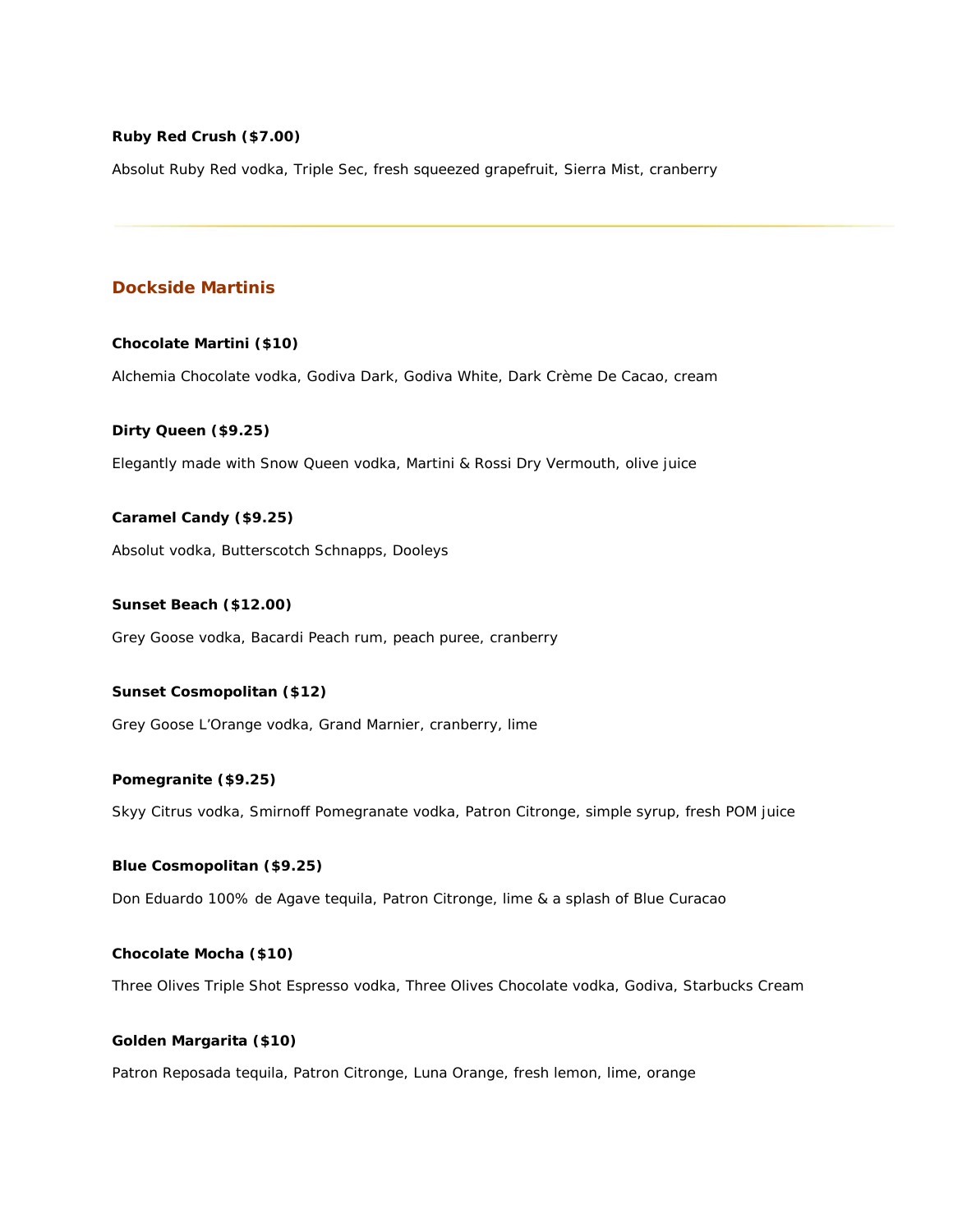## **Saphire Sour (\$9.25)**

Bombay Saphire gin, fresh lemon, simple syrup,

## **Mango Mai Tai (\$9.25)**

Cruzan Single Barrel rum, Cruzan Mango rum, Amaretto, pineapple

## **Shark Bite (\$9.25)**

Three Olives vodka, Three Olives Berry vodka, fresh basil, simple syrup, strawberry puree

#### **Perfect Sunset (\$9.25)**

Absolut Ruby Red Grapefruit vodka, Soho Lychee, Triple Sec, fresh pomegranate, grapefruit juice

#### **Petite Lemon (\$9.25)**

Sky Citrus vodka, Limoncello, fresh lemon, simple syrup

## **Mandarin Creamsicle (\$9.25)**

Absolut Mandarin vodka, Absolut Mango vodka, Absolut Vanilla vodka, Licor 43, fresh squeezed o.j., cream

## **Frozen Cocktails**

## **Kilo Kai Colada (\$8.00)**

Kilo Kai rum, fresh pineapples chunks, pina colada mix

#### **Island Dream (\$8.00)**

Cruzan Black Cherry rum, Amaretto, fresh strawberry puree, ice cream, whipped cream and shaved dark chocolate

# **Wacky Margarita (\$9.00)**

1800 Reserva tequila, fresh strawberry puree, homemade margarita mix